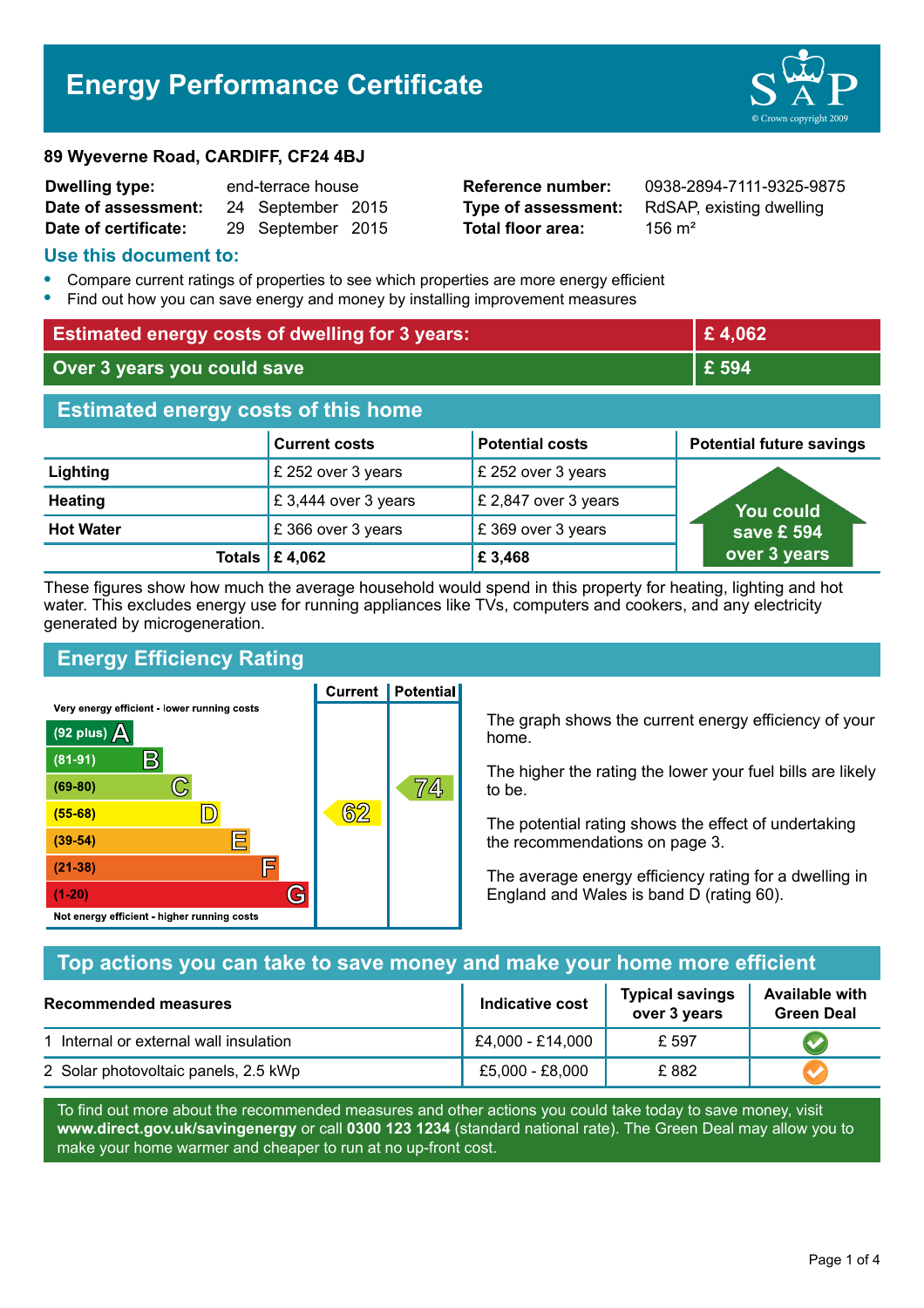Energy Performance Certificate

| <b>Element</b>        | <b>Description</b>                                        | <b>Energy Efficiency</b> |
|-----------------------|-----------------------------------------------------------|--------------------------|
| Walls                 | Sandstone or limestone, as built, no insulation (assumed) | *****                    |
|                       | Cavity wall, as built, insulated (assumed)                | *****                    |
| Roof                  | Pitched, no insulation (assumed)                          | ★☆☆☆☆                    |
|                       | Roof room(s), insulated (assumed)                         | *****                    |
| Floor                 | Suspended, no insulation (assumed)                        |                          |
|                       | Solid, insulated (assumed)                                |                          |
| <b>Windows</b>        | Fully double glazed                                       | ★★★☆☆                    |
| Main heating          | Boiler and radiators, mains gas                           | ★★★★☆                    |
| Main heating controls | Programmer, room thermostat and TRVs                      | ★★★★☆                    |
| Secondary heating     | None                                                      |                          |
| Hot water             | From main system                                          | ★★★★☆                    |
| Lighting              | Low energy lighting in 95% of fixed outlets               | *****                    |

#### Summary of this home's energy performance related features

Current primary energy use per square metre of floor area: 225 kWh/m² per year

The assessment does not take into consideration the physical condition of any element. 'Assumed' means that the insulation could not be inspected and an assumption has been made in the methodology based on age and type of construction.

See addendum on the last page relating to items in the table above.

## Low and zero carbon energy sources

Low and zero carbon energy sources are sources of energy that release either very little or no carbon dioxide into the atmosphere when they are used. Installing these sources may help reduce energy bills as well as cutting carbon. There are none provided for this home.

## Opportunity to benefit from a Green Deal on this property

The Green Deal may enable owners and occupiers to make improvements to their property to make it more energy efficient. Under a Green Deal, the cost of the improvements is repaid over time via a credit agreement. Repayments are made through a charge added to the electricity bill for the property. To see which improvements are recommended for this property, please turn to page 3. You can choose which improvements you want to install and ask for a quote from an authorised Green Deal provider. They will organise installation by an authorised Green Deal installer. If you move home, the responsibility for paying the Green Deal charge under the credit agreement passes to the new electricity bill payer.

For householders in receipt of income-related benefits, additional help may be available.

To find out more, visit www.direct.gov.uk/savingenergy or call 0300 123 1234.

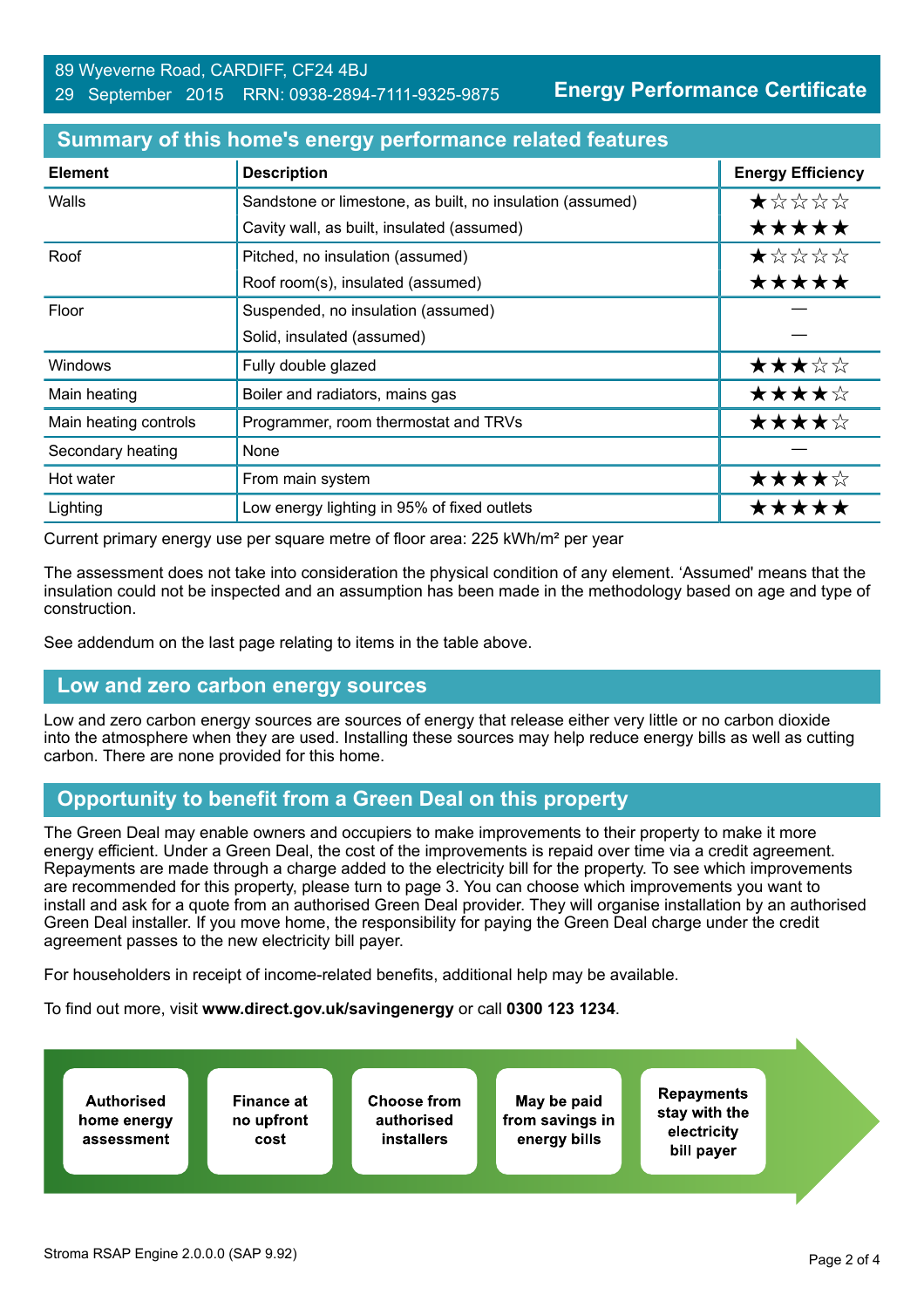#### 89 Wyeverne Road, CARDIFF, CF24 4BJ 29 September 2015 RRN: 0938-2894-7111-9325-9875

## Recommendations

The measures below will improve the energy performance of your dwelling. The performance ratings after improvements listed below are cumulative; that is, they assume the improvements have been installed in the order that they appear in the table. Further information about the recommended measures and other simple actions you could take today to save money is available at www.direct.gov.uk/savingenergy. Before installing measures, you should make sure you have secured the appropriate permissions, where necessary. Such permissions might include permission from your landlord (if you are a tenant) or approval under Building Regulations for certain types of work.

Measures with a green tick  $\bullet$  are likely to be fully financed through the Green Deal since the cost of the measures should be covered by the energy they save. Additional support may be available for homes where solid wall insulation is recommended. If you want to take up measures with an orange tick  $\blacklozenge$ , be aware you may need to contribute some payment up-front.

| <b>Recommended measures</b>          | Indicative cost  | <b>Typical savings</b><br>per year | <b>Rating after</b><br>improvement | Green Deal<br>finance |
|--------------------------------------|------------------|------------------------------------|------------------------------------|-----------------------|
| Internal or external wall insulation | £4,000 - £14,000 | £199                               | <b>D68</b>                         |                       |
| Solar photovoltaic panels, 2.5 kWp   | £5,000 - £8,000  | £ 294                              | C74                                |                       |

## Choosing the right package

Visit www.epcadviser.direct.gov.uk, our online tool which uses information from this EPC to show you how to save money on your fuel bills. You can use this tool to personalise your Green Deal package. **Public services all in one place** provided by Public services all in one place



| pical annual savings | You could finance this p |
|----------------------|--------------------------|
|                      | measures under the Gru   |

ackage of een Deal. It could save you £199 a year in energy costs, based on typical energy use. Some or all of this saving would be recouped through the charge on your bill.

| <b>Green Deal package</b>            | <b>Typical annual savings</b> |
|--------------------------------------|-------------------------------|
| Internal or external wall insulation | Total savings of £199         |
| Electricity/gas/other fuel savings   | f0 / f199 / f0                |